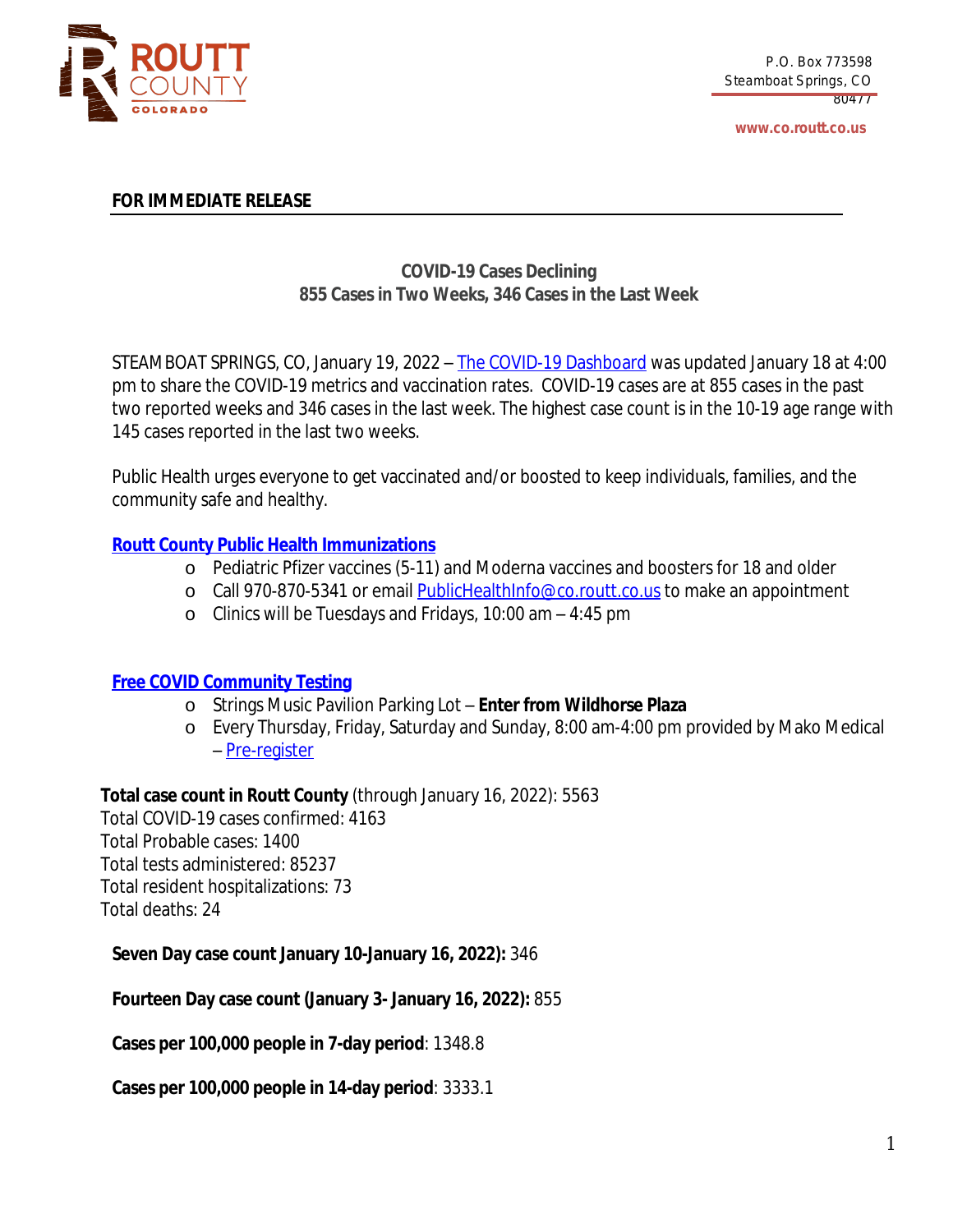

#### **www.co.routt.co.us**

**Percent Test Positivity per Dial 3.0 (fourteen day)**: 16%

**Total visitor cases in a one-week period:** 59

**Total visitor cases in two-week period:** 150

**Total tests administered in a one-week period:** 2307

**Total tests administered in a two-week period**: 5356

**Routt County Resident COVID-19 Hospitalizations (one week):** 0

**Routt County Resident COVID-19 Hospitalizations (two weeks):** 1-4

**Current COVID-19 Hospitalizations at UCHealth Yampa Valley Medical Center (one week):** 1-4

**Current COVID-19 Hospitalizations at UCHealth Yampa Valley Medical Center (two weeks):** 1-4

Hospitalizations are presented as a range to protect the identity of cases. Zero hospitalizations will be shown as such.

**Vaccine Distribution in Routt County:** Vaccination data comes from the Colorado Immunization Information System, CIIS. This data is specific to Routt County residents independent of where they received their vaccine and does not include vaccine doses delivered by Routt County providers to non-Routt County residents.

**Routt Residents (all ages) received at least one Dose:** 22910, 89% **Routt Residents (all ages) completed vaccine series:** 19419, 76% **Routt Residents 12+ received at least one dose:** 21938, 98% **Routt Residents 12+ completed vaccine series:** 18666, 83% **Routt Residents Ages 5-11 received at least one dose:** 969, 48% **Routt Residents Ages 5-11 completed vaccine series:** 751, 37% 89% of Routt County's 70+ population have completed the vaccine series.

## **Vaccination Rates by Geography**

Disclaimer: Geographic information is based upon the demographic data in CIIS. Some records have missing or incomplete addresses unable to be attributed to a specific geographic area in Routt County.

| <b>Estimated Vaccination Rates by Region</b> |                   |                            |  |
|----------------------------------------------|-------------------|----------------------------|--|
| City                                         | % received 1 dose | % completed Vaccine Series |  |
| North Routt                                  | 77%               | 70%                        |  |